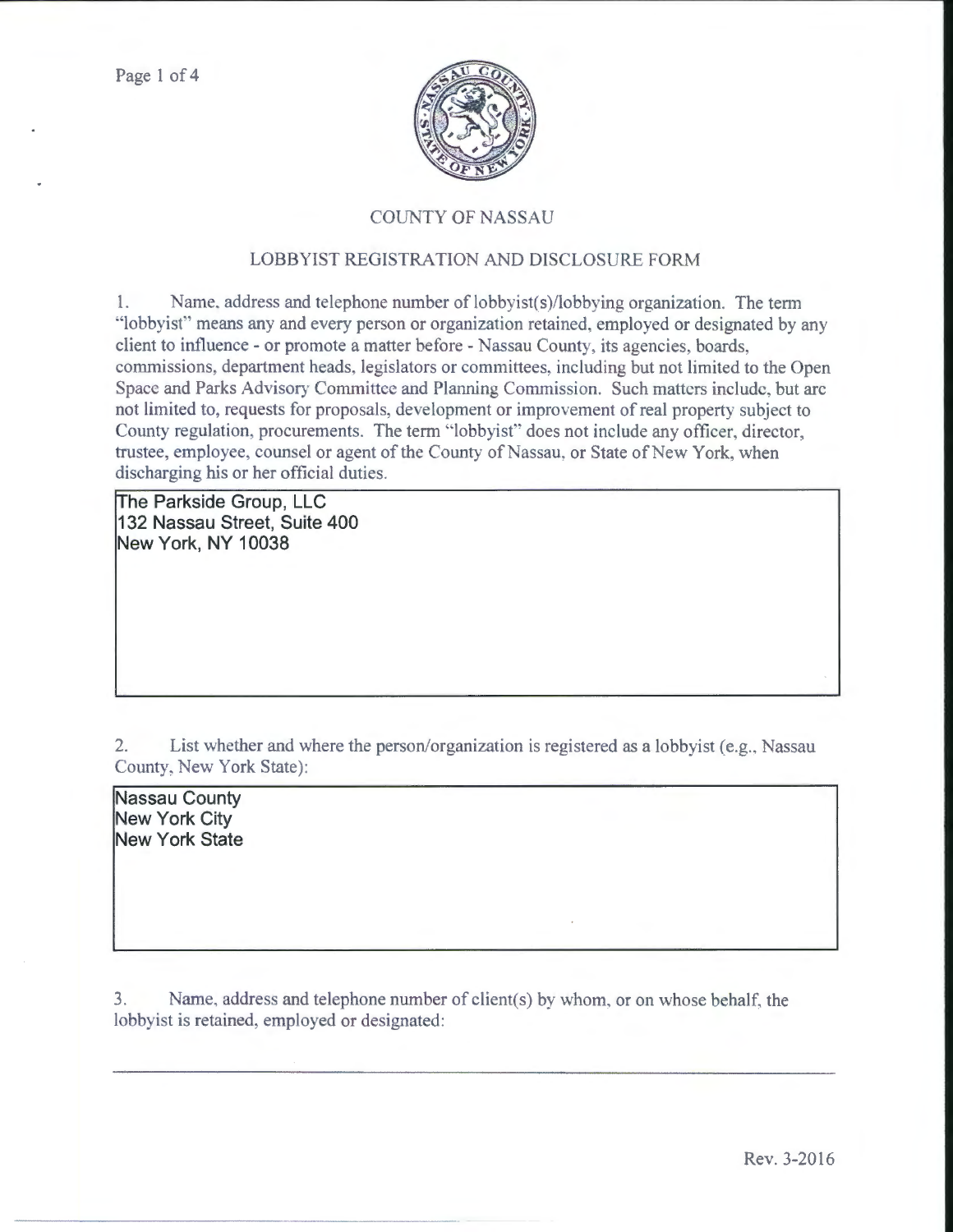Page 2 of 4

Habor Tide Corp. 4 Dogwood Lane Lloyd Harbor, NY 11743

4. Describe lobbying activity conducted. or to be conducted, in Nassau County, and identify client(s) for each activity listed. See page 4 for a complete description of lobbying activities.

Technology Procurement (procurement of services).

5. The name of persons, organizations or governmental entities before whom the lobbyist expects to lobby:

County Executive's office, County Legislature, agencies.

l,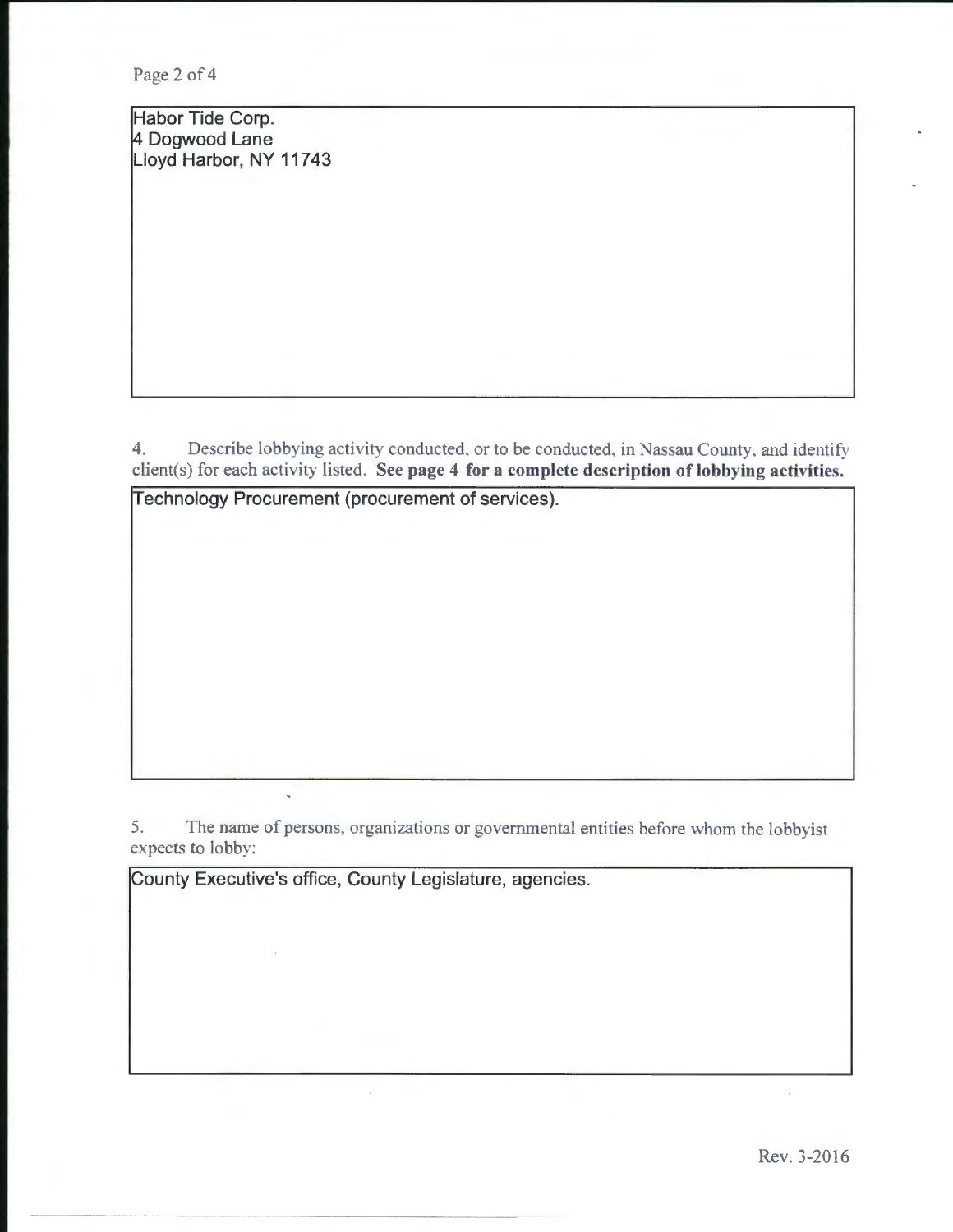6. If such lobby ist is retained or employed pursuant to a written agreement of retainer or employment, you must attach a copy of such document; and if agreement of retainer or employment is oral, attach a written statement of the substance thereof. If the written agreement of retainer or employment does not contain a signed authorization from the client by whom you have been authorized to lobby, separately attach such a written authorization from the client.

7. Within the previous year. has the lobbyist/lobbying organization or any of its corporate officers provided campaign contributions pursuant to the New York State Election Law to the campaign committees of any of the following Nassau County elected officials or to the campaign committees of any candidates for any of the following Nassau County elected ottices: the County Executive, the County Clerk, the Comptroller, the District Attorney, or any County Legislator? If yes, to what campaign committee? If none, you must so state:

| No |  |  |
|----|--|--|
|    |  |  |
|    |  |  |
|    |  |  |
|    |  |  |
|    |  |  |
|    |  |  |
|    |  |  |

I understand that copies of this form will be sent to the Nassau County Department of Information Technology (''IT') to be posted on the County's website.

I also understand that upon termination of retainer, employment or designation l must give written notice to the County Attorney within thirty (30) days of termination.

| VERIFICATION: The undersigned affirms and so swears that he/she has read and understood<br>the foregoing statements and they are, to his/her knowledge, true and accurate.<br>The undersigned further certifies and affirms that the contribution(s) to the campaign committees<br>listed above were made freely and without duress, threat or any promise of a governmental<br>benefit or in exchange for any benefit or remuneration.<br>1/15/2019<br>Dated:<br>Signed: | give written notice to the County Attorney within thirty (30) days of termination. |                      |  |
|---------------------------------------------------------------------------------------------------------------------------------------------------------------------------------------------------------------------------------------------------------------------------------------------------------------------------------------------------------------------------------------------------------------------------------------------------------------------------|------------------------------------------------------------------------------------|----------------------|--|
|                                                                                                                                                                                                                                                                                                                                                                                                                                                                           |                                                                                    |                      |  |
|                                                                                                                                                                                                                                                                                                                                                                                                                                                                           |                                                                                    |                      |  |
| Print Name:<br>Partner<br>Title:                                                                                                                                                                                                                                                                                                                                                                                                                                          |                                                                                    | <b>Evan Stavisky</b> |  |